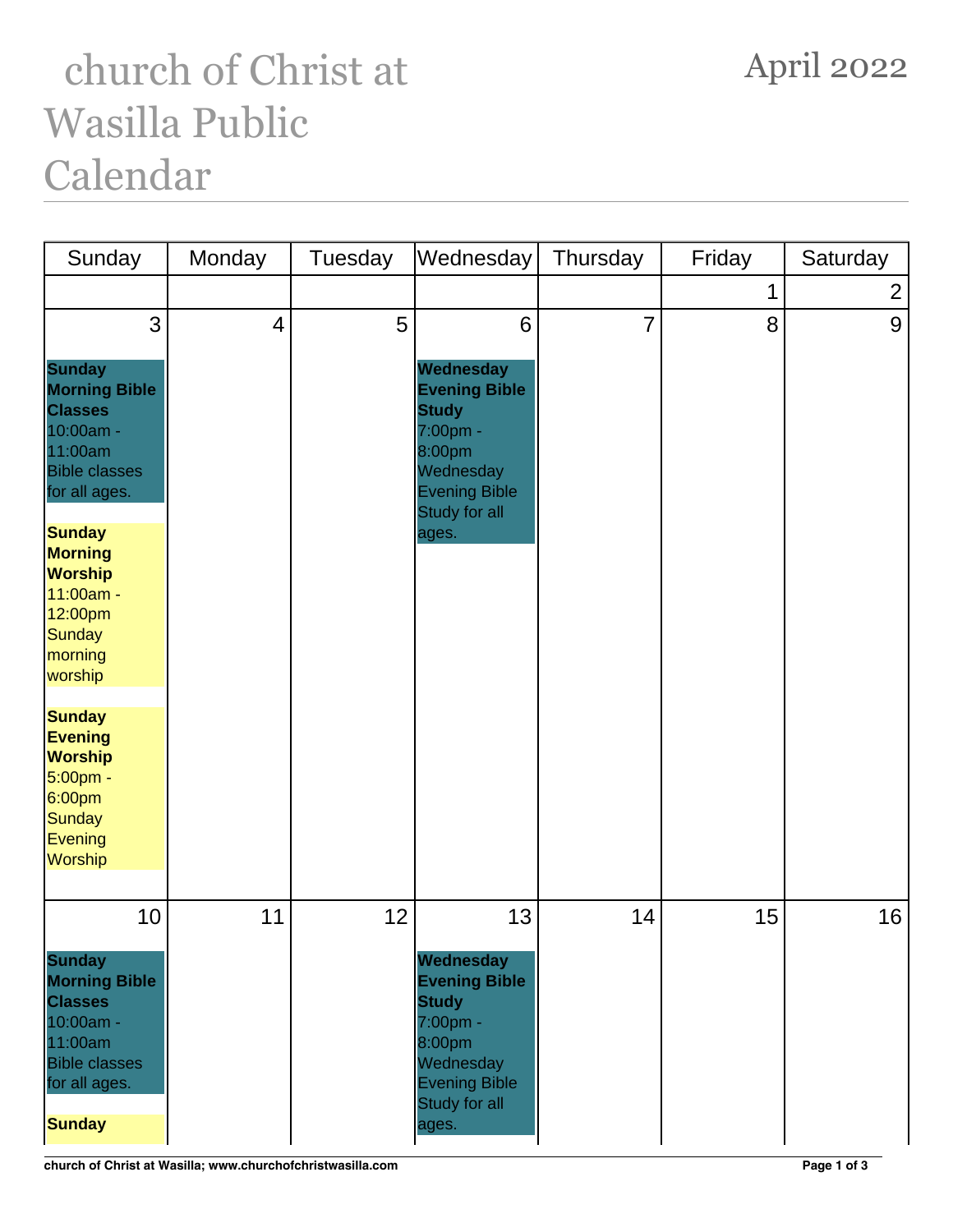| Morning<br><b>Worship</b><br>11:00am -<br>12:00pm<br><b>Sunday</b><br>morning<br>worship<br><b>Sunday</b><br><b>Evening</b><br><b>Worship</b><br>5:00pm -<br>6:00pm<br><b>Sunday</b><br><b>Evening</b><br><b>Worship</b>                                                                                                                |    |    |                                                                                                                                              |    |    |    |
|-----------------------------------------------------------------------------------------------------------------------------------------------------------------------------------------------------------------------------------------------------------------------------------------------------------------------------------------|----|----|----------------------------------------------------------------------------------------------------------------------------------------------|----|----|----|
| 17<br><b>Sunday</b><br><b>Morning Bible</b><br><b>Classes</b><br>10:00am -<br>11:00am<br><b>Bible classes</b><br>for all ages.<br><b>Sunday</b><br><b>Morning</b><br><b>Worship</b><br>11:00am -<br>12:00pm<br><b>Sunday</b><br>morning<br>worship<br><b>Sunday</b><br><b>Evening</b><br><b>Worship</b><br>5:00pm -<br>6:00pm<br>Sunday | 18 | 19 | 20<br>Wednesday<br><b>Evening Bible</b><br><b>Study</b><br>7:00pm -<br>8:00pm<br>Wednesday<br><b>Evening Bible</b><br>Study for all<br>ages. | 21 | 22 | 23 |
| Evening<br><b>Worship</b><br>24<br><b>Sunday</b><br><b>Morning Bible</b><br><b>Classes</b><br>10:00am -                                                                                                                                                                                                                                 | 25 | 26 | 27<br>Wednesday<br><b>Evening Bible</b><br><b>Study</b><br>7:00pm -                                                                          | 28 | 29 | 30 |